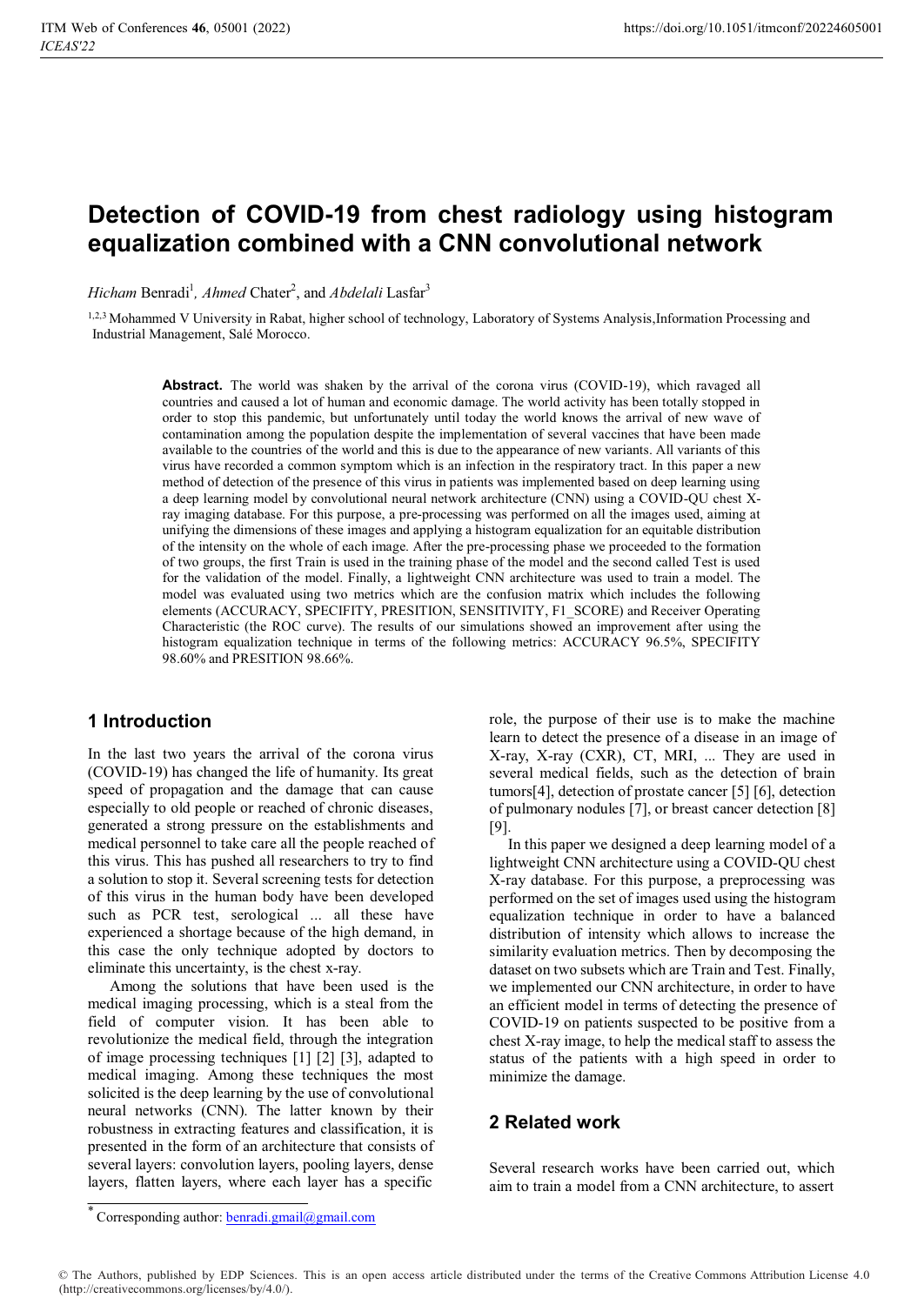or confirm the presence of COVID-19 from a pulmonary CXR. The authors in [10] proposed two models of classification of COVID-19 CXR images the first is based on a MobilNet architecture and the second is based on a ResnNet architecture, which have been modified to solve the problem of gradient disappearance and improve the classification performance. The results show that the first method achieved an accuracy of 99.6% and the second one recorded an accuracy rate of 99.3%. Another method based on CNN architecture for automatic detection and identification of COVID-19 was proposed in [11], recording an accuracy of 99.64%. On the other hand, a method combining a CNN architecture and a long short-term memory network LTSM, has been implemented in [12] to automatically diagnose COVID-19 from CXR images. The simulation results of this method reached an accuracy of 99.4%. In [13] Another model of detection of patents affected by COVID-19 has been proposed based on a faster VGG-16 (Viusal Geometry Group) architecture using a CNN architecture. This method achieved an accuracy of Where:  $\sum_{j=0}^{k} p_x(\hat{x})$  = the cumulative histogram.<br>99.28%.

# **3 Methodology**

# **3.1 Method**

The COVID-QU database of chest radiography images [14] [15], was used to train our model. It contains 21165 images divided into four categories including 3616 images for COVID-19 positive cases, 10192 normal images, 6012 lung opacity and 1345 viral pneumonia images. We will focus on just the two categories COVID-19 positive and normal cases.



**Fig. 1.** Some images of the data set used, (a) COVID-19 positive cases, (b) Normal

Our method is based on an architecture of convolutional neural networks that has as objective the realization of a model capable of identifying the presence of contamination in the lungs of a patient from a chest X-ray image. For this purpose, we have followed the following steps:

We begin with a phase of preprocessing that aims to prepare the set of images used. For that we proceeded to a labeling of all the images by their categories (COVID or Normal) which is appropriate. Then we performed an operation of equalization of histograms, which has the purpose of adjusting the contrast on each image and distribute the intensities over the entire range of values, this will allow to obtain a new image by performing an

independent operation on each pixel in an original image using its cumulative histogram.

The histogram equalization was designed by Gonzalez and Woods in [16]. It consists in applying a transformation T independently on each pixel of an image coded on L levels. To perform this operation, we define the number of occurrences of a level xk, called nk. Then the probability of occurrence of a pixel of level xk in an image is given by equation (1):

$$
p_{\left(x\atop x\right)} = p(x = x) = \frac{n_k}{n}, 0 \le k < L \tag{1}
$$

Where:  $n =$  the number of pixels in an image.

 $Px =$  the histogram normalized to [0,1].

We associate a new value  $SK=T(xk)$  to the transformation T on each pixel of value xk. This transformation is defined by equation (2):

$$
T(x_k) = (L-1)\sum_{j=0}^{k} p_x(x_j)
$$
 (2)

 $\sum_{i=0}^{k} p_{x}(x)$ 

The following is an example of this operation performed on a chest X-ray image as shown in Figure 2 below:



**Fig. 2.** Application of the histogram equalization operation on a lung X-ray image

Looking at the cumulative histogram in Figure 2, after performing the histogram equalization operation, we can see that the intensity has been distributed throughout the image.

After completing the pre-processing phase, we formed two sets of data, the first called Train is will be used in the training phase of the model and the second called Test is will be used in the validation phase of the model. Then a CNN architecture has been developed to generate our model. This architecture is defined as follows: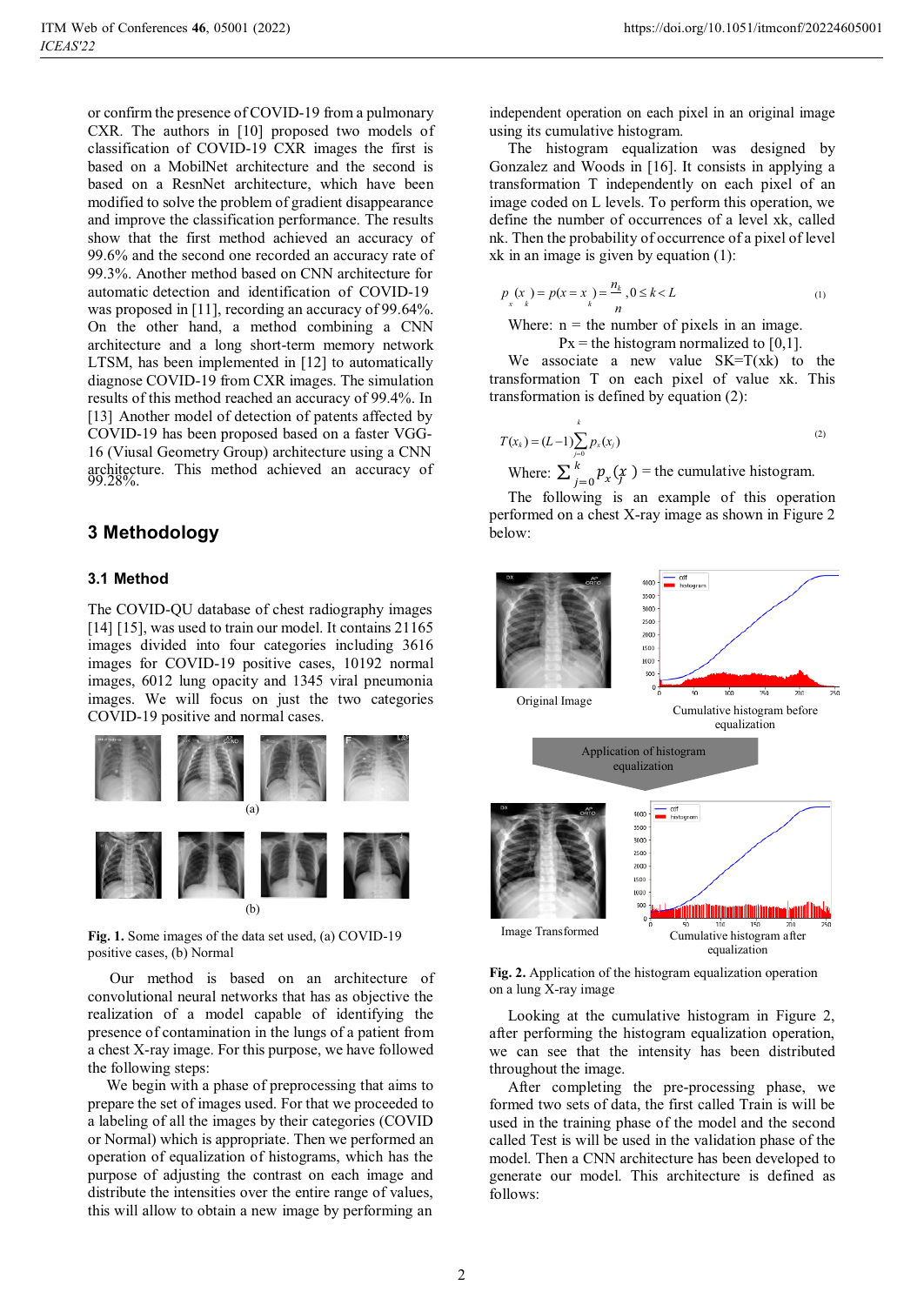- Three convolution layers that use successively a number of filters of 32, 64 and 128, a kernel of 3x3 and RELU as activation function.

- Each layer will be followed by a Maxpool layer with a value of (2,2), which will aim to reduce the input size to half.

- A Flatten layer to flatten all values.

- Two fully connected dense layers: the first one uses RELU as activation function followed by a Dropout to avoid overfitting at a threshold set to 0.5 and the second one will use Softmax as activation function for classification.

The figure below shows our CNN architecture:



#### COVID

**Fig. 3.** CNN architecture used

After the training of our model, we proceeded to the evaluation with the metrics (ACCURACY, SPECIFITY, PRESITION, SENSITIVITY, F1\_SCORE and ROC) indicated by the equations (3; 4; 5; 6 and 7):

**Performance evaluation by confusion matrix:** the confusion matrix is a table of the different real and predicted cross values. It allows to evaluate a model using several metrics which are:

$$
Accuracy = \frac{TP + TN}{TP + TN + FP + FN}
$$
\n(3)

$$
Recall = \frac{TP}{TP+FN}
$$
 (4)

$$
precision = \frac{TP}{TP + FP}
$$
 (5)

$$
Specificity = \frac{TN}{TN + FP}
$$
 (6)

$$
F1\_score = \frac{precision \times Sensitivity}{precision + Sensitivity}
$$
 (7)

Where:  $TP = True Positive$ ,  $TF = True Negative$ ,  $FP = False Positive, FN = False Negative$ 

**Receiver Operating Characteristic or ROC curve:**  is a method for evaluating the performance of a binary classifier. It is presented in the form of a curve that graphically presents the rate of true positive versus false positive.

# **3.2 Results**

The results of our simulations were performed on the COVID-QU image database, in order to evaluate the similarity metrics and to make a comparison to see the impact of each operation performed on the set of images. To better measure the performance of our proposed method two other architectures were tested which are CNN and MOBILNET to make a comparison of results. All models were trained using 100 epochs. Table 1 shows all the results of our simulations.

**Table 1.** Evaluation results.

| Method                    | Accuracy  | Recall |          | Precision |
|---------------------------|-----------|--------|----------|-----------|
| <b>CNN</b>                | 96%       | 95.09% |          | 97%       |
| Mobilenet                 | 95%       | 92.18% |          | 98.33%    |
| <b>Proposed</b><br>method | 96.5%     | 94.56% |          | 98.66%    |
| Method                    | Specifity |        | F1 score |           |
| <b>CNN</b>                | 96.93%    |        | 96.03%   |           |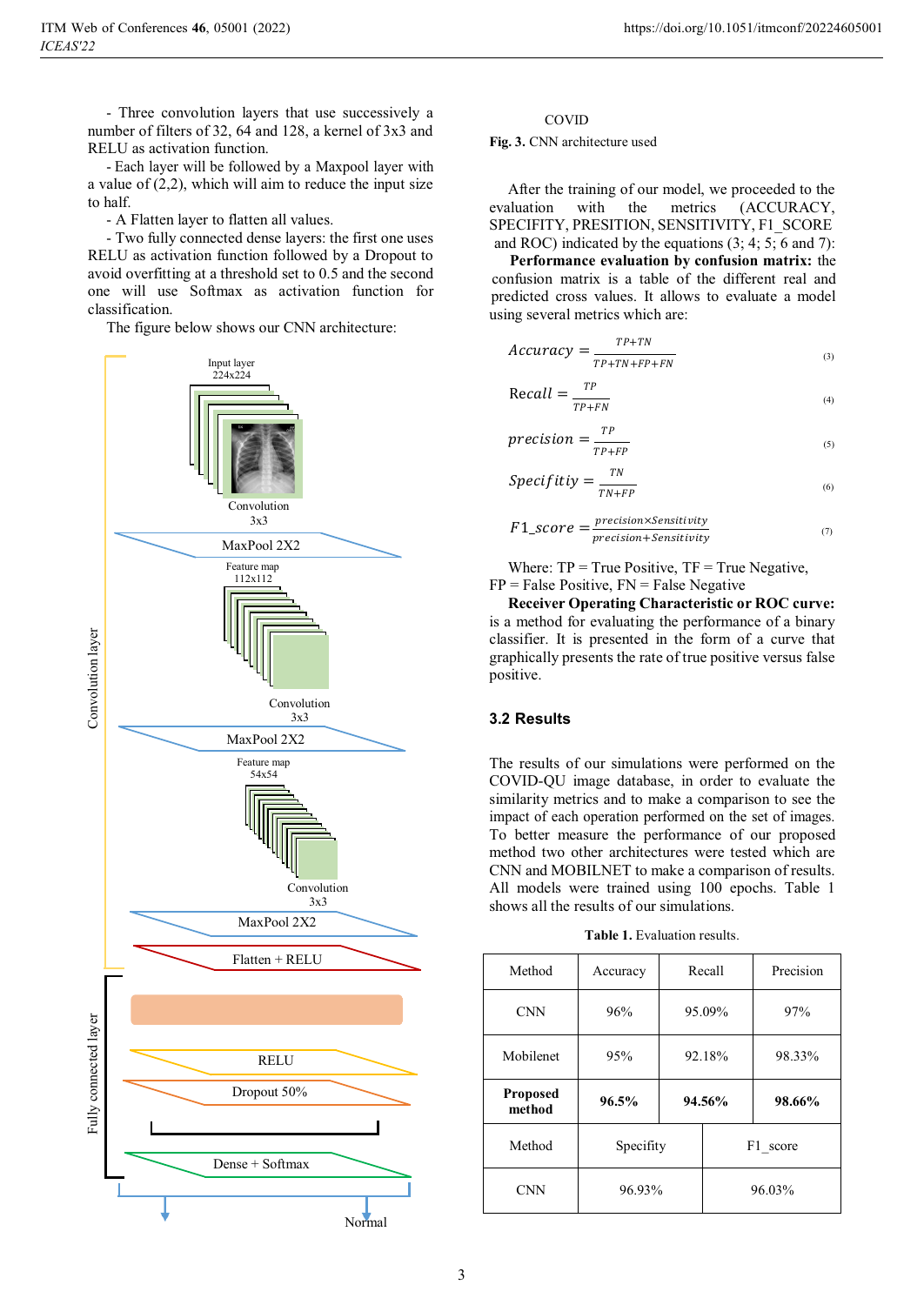| Mobilenet                 | 98.21% | 95.16%    |
|---------------------------|--------|-----------|
| <b>Proposed</b><br>method | 98.60% | $96.57\%$ |

We notice that there is a direct influence on the results by performing processing on the images. The proposed method recorded a considerable increase on the evaluation metrics, compared to using a CNN architecture without preprocessing.

The results of our simulations on the evaluation by the confusion matrix that was generated using the test part, which consists of 600 images of which 300 belong to patients with COVID-19 and 300 belong to normal patients as shown in Figure 4. The exploitation of the confusion matrices revealed that the proposed method outperformed all other methods and identified 296 positive cases and classified 4 results as Normal when they were positive and identified 283 results as Normal when they missed 17 results by classifying them as positive when they were normal. The results from the use of the MobileNet architecture recorded the least satisfactory results by classifying 25 results as positive when they were normal and missed just 4 cases by classifying them as normal when, they were positive.





**Fig. 4.** Confusion matrix (a) using CNN, (b) using histogram equalization combined with CNN, (c) using a MobileNet architecture

The evaluation of the similarity scores using the ROC curve shown in Figure 5 below, which was used to select the optimal models and reject the suboptimal ones, reveals that the performance of the similarity scores by the proposed method was the best among all other models. This result would prove that our model was able to distinguish the positive and negative cases.

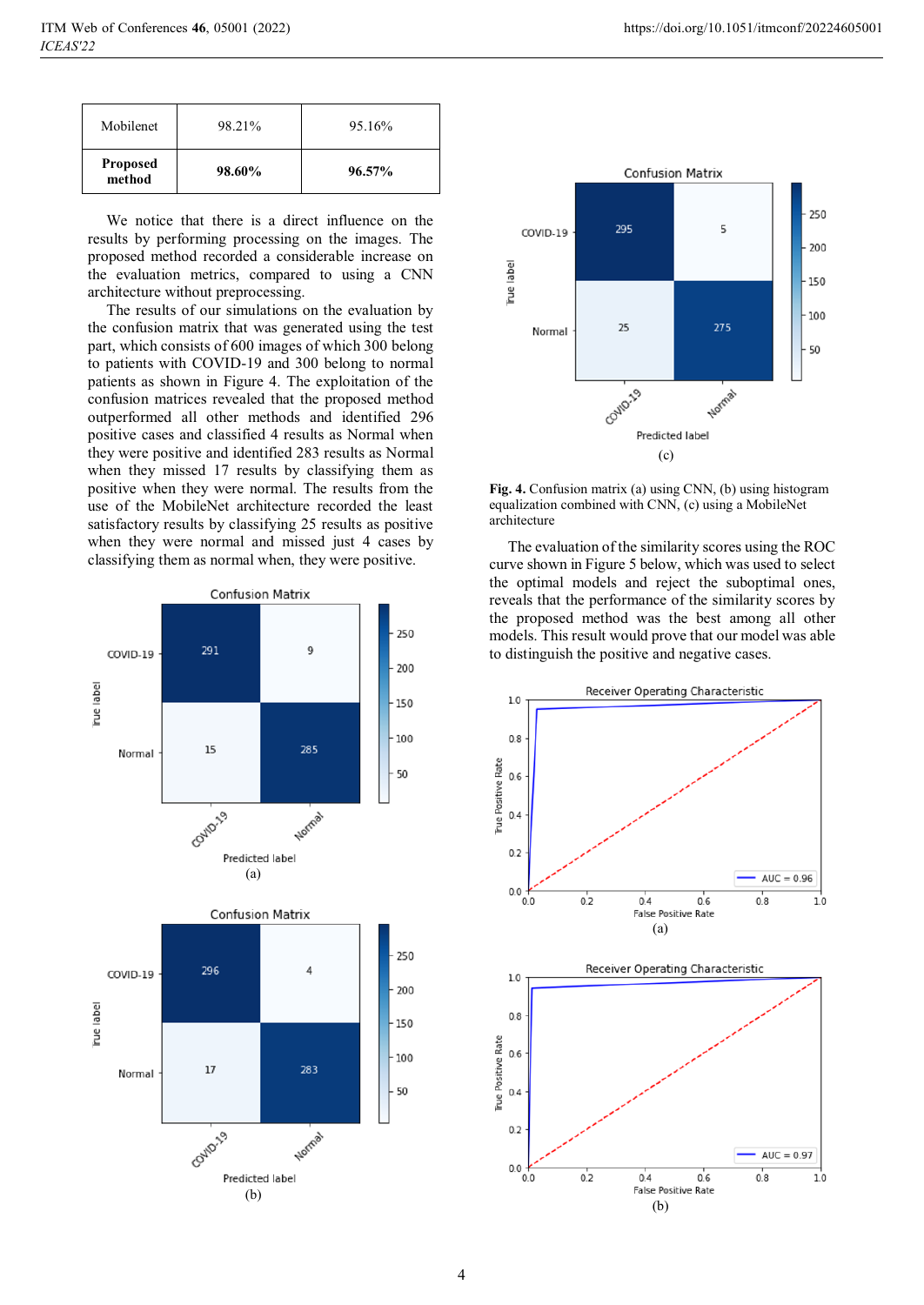

**Fig. 5.** ROC curves (a) using CNN, (b) using histogram equalization combined with CNN, (c) using a MobileNet architecture

### **3.3 Discussion**

The results of simulations performed, shows that the pre-processing performed on the set of images has a good impact on the results of similarity scores, because when using the CNN, the accuracy has reached a value of 96% for ACCURACY, 96.93% for SPECIFITY and 97% PRECISION. On the other hand, the proposed method improved all these values by recording a value of 96.5% for ACCURACY, 98.60% for SPECIFITY and 98.66% for PRECISION. The MobileNet architecture and despite its complex architecture, which consists of more than 300 layers has recorded the least satisfactory results by recording an ACCURACY of 95%.

On the other hand, it is also noted that the comparison of the results of the related works with that of the proposed method in terms of accuracy as shown on the figure below (Fig.6), showed that the proposed method is competitive.



**Fig. 6.** accuracy of related work and proposed method

# **4 Conclusion**

In this paper we have realized a new method of medical image processing for the detection of COID-19 from chest X-ray images, applying a processing on the set of images used, by the histogram equalization technique for an intensity distribution in the images, to make them pass to a light CNN architecture in order to train our model to detect the presence of COVID-19 on the X-ray images. The evaluation of our model was performed using two metrics which are the confusion matrix and the ROC curve. Our method gave satisfactory results and recorded an accuracy rate of 96.5%. It is preferable to train our own database of chest radiography images to better test our model and improve the model similarity scores using other techniques such as segmentation.

# **References**

- 1. A. Chater et A. Lasfar, « Comparison of robust methods for extracting descriptors and facial matching », in 2019 International Conference on Wireless Technologies, Embedded and Intelligent Systems (WITS), Fez, Morocco, avr. 2019, p. 1‑4. doi: 10.1109/WITS.2019.8723858.
- 2. A. Chater et A. Lasfar, « New approach to the identification of the easy expression recognition system by robust techniques (SIFT, PCA-SIFT, ASIFT and SURF) », TELKOMNIKA Telecommun. Comput. Electron. Control, vol. 18, no 2, p. 695, avr. 2020, doi: 10.12928/telkomnika. v18i2.13726.
- 3. A. Chater, A. Lasfar, et A. Et-Tahir, « Face Recognition Using Feature Extraction and Similarity Measures », vol. 62, no 03, p. 10, 2020.
- 4. M. O. Khairandish, M. Sharma, V. Jain, J. M. Chatterjee, et N. Z. Jhanjhi, « A Hybrid CNN-SVM Threshold Segmentation Approach for Tumor Detection and Classification of MRI Brain Images », IRBM, p. S1959031821000713, juin 2021, doi: 10.1016/j.irbm.2021.06.003.
- 5. A. Saha, M. Hosseinzadeh, et H. Huisman, « Endto-end prostate cancer detection in bpMRI via 3D CNNs: Effects of attention mechanisms, clinical priori and decoupled false positive reduction », Med. Image Anal., vol. 73, p. 102155, oct. 2021, doi: 10.1016/j.media.2021.102155.
- 6. L. Duran-Lopez et al., « Wide & Deep neural network model for patch aggregation in CNN-based prostate cancer detection systems », Comput. Biol. Med., vol. 136, p. 104743, sept. 2021, doi: 10.1016/j.compbiomed.2021.104743.
- 7. Y. Su, D. Li, et X. Chen, « Lung Nodule Detection based on Faster R-CNN Framework », Comput. Methods Programs Biomed., vol. 200, p. 105866, mars 2021, doi: 10.1016/j.cmpb.2020.105866.
- 8. C. B. Gonçalves, J. R. Souza, et H. Fernandes, « CNN architecture optimization using bio-inspired